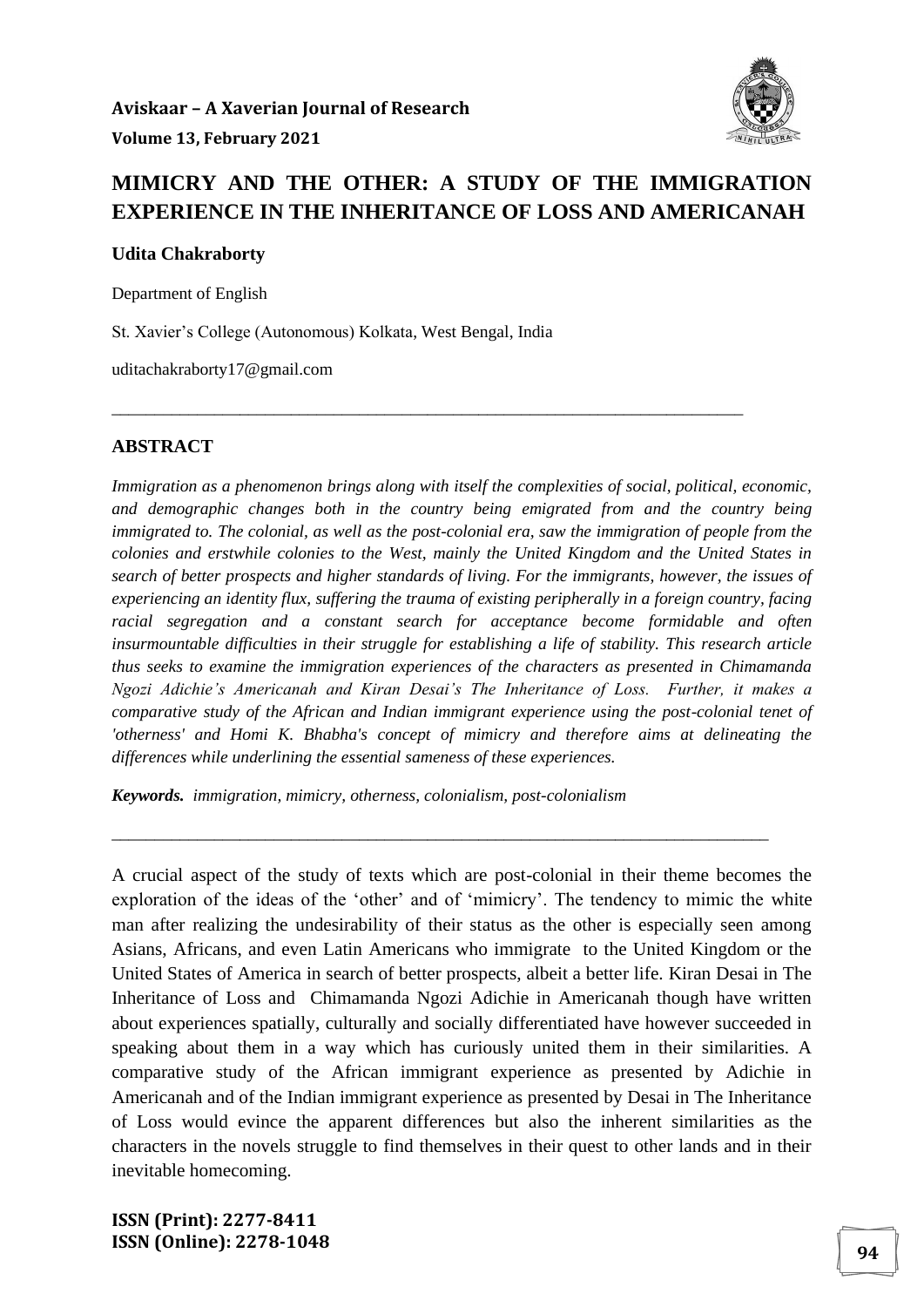

The other in post-colonial theory is used to refer to the colonized subject who has been marginalized and "…characterized as the 'other' through discourses such as primitivism, and cannibalism as a means of establishing the binary separation of the colonizer and the colonized…" (Ashcroft et al. OTHER). Therefore the idea of the other for the colonizer is the colonized subject who is everything that the colonizer is not. Connected therefore to the idea of the 'other' is the idea of mimicry. Homi K. Bhabha in his essay Of Mimicry and Man: The Ambivalence of Colonial Discourse purports the idea that the colonizer creates a milieu of colonized people who would resemble the colonizer and make their purposes of domination and subjugation easier. The colonizer intends to make the other more like himself but he does so in a way which still maintains the difference between himself and the other. For Bhabha "…colonial mimicry is the desire for a reformed, recognizable Other, as a subject of a difference that is almost the same but not quite." (126) This attempt at a mimicry also provides an opportunity for the other to behave more like the colonizer. For the colonized, mimicry becomes an effort at appropriating a part of the power of the colonizer but there remains a persistent gap between what they are and what they desire to be.

In both Americanah and The Inheritance of Loss the attempts at mimicry after realizing their position as the other in the perception of the white man is seen mainly in the characters of Ifemelu, the Judge- Jemubhai Patel, while in Obinze and Biju their knowledge of themselves as the other prevent them from committing a blind mimicry of the white man. All of these characters travel to the land of the white man and come back as individuals reformed and redefined by their experiences. In The Inheritance of Loss, Desai places Jemubhai Patel in Kalimpong during the Gorkhaland Movement and shows how the Judge though present in the 1980s in India is almost always absent from his immediate reality. Sent to England to study at Cambridge and to become a member of the ICS when India was still a colony, all that Jemubhai gains in his time spent abroad is the awareness of his inferiority as the other. He grew contemptuous of himself and started viewing himself the way the colonizer views his subjects. He internalized their discrimination and became a foreigner to himself.

To Jemubhai everything about himself turned odd and disgusting. His features which differentiated him from the white man- his skin colour, his accent even his smile became a reminder of the revulsion that the white man harboured for him. He started washing himself obsessively to clean himself of his otherness and began hiding behind his clothes and shadows lest he might offend the sensibilities of the white man. The alienation that he faced made him believe that he was afflicted by nothing less than plain "hideousness" (Desai ch.8). He grew distant from his immediate surroundings and Desai remarks that "He retreated into a solitude that grew in weight day by day. The solitude became a habit, the habit became the man, and it crushed him into a shadow."(ch.8), as he tried to become a non-entity, glossing over life by being as less of a visual disruption to the white man as possible. When Desai says, "He had learned to take refuge in the third person and to keep everyone at bay, to keep even himself away from himself like the Queen." (ch.18), the chasm that had formed between him and his identity gets delineated. By referring to himself in the third person he had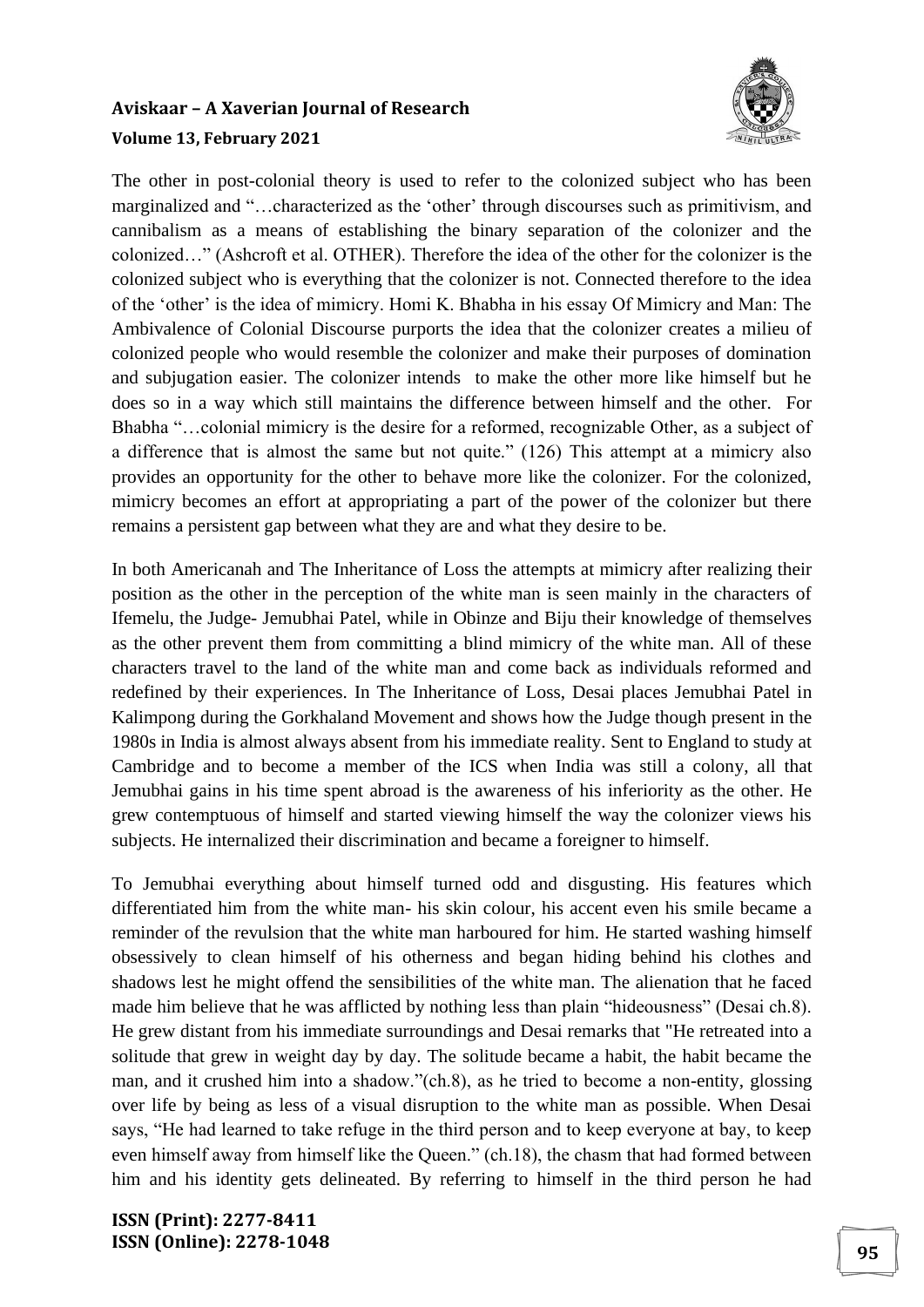

managed to disassociate from himself completely, having tried hard to wipe out his identity of that of the other.

After returning from England he tries to mimic the colonizer. The contempt which he developed for the people of his country only reflected the alienation he faced in the land of the colonizer. While his identity as the colonized inferior remained an unchangeable truth, his desire for abrogating that identity and to mimic the colonized to appropriate a part of the colonizer's power became the fiction that he aspired to. He started to impose on those around him a routine discipline which helped him to recreate the sense of authority and sovereignty that had been snatched away from him in his time spent abroad. Empowered by his white education and newfound position as a civil servant he made it a point to impose himself on those Indians who had hitherto declared themselves his superior by virtue of their class. This incipient desire to dominate and dictate indeed stemmed from the crippling awareness that he would never be the white man and that he would forever remain, "almost the same but not quite."(Bhabha126). To illustrate this Desai writes, "The tight calendar calmed him, as did the constant exertion of his authority. How he relished his power over the classes that had kept his family pinned under their heels for centuries..." (ch.11) Even his treatment of his wife Nimi became an act of perverse revenge against his own otherness. He saw in Nimi that which he hated about himself- the impossibility of ever being white. Therefore when Nimi refused to learn English and by doing so resisted the Judge's efforts at making her anglicized and made a mistake in her speech, the Judge physically abused her, and by doing so tried to beat out of her the disgust that he felt for his race. In fact, the Judge subjected Gyan, his granddaughter's tutor to a similar humiliation that he had experienced at Cambridge to recreate the scene which had made him feel helpless as the other, but reenacting which made him gain a sense of kinship with the colonizer. He asked Gyan to recite a poem, just the way he had been asked to during his ICS exam and after Gyan had completed reciting his poem "The judge began to laugh in a cheerless and horrible manner." (Desai ch.18) just the way his examiner had chuckled after he had completed reciting Lochinvar. He chose to reside in Cho Oyu, a bungalow bought from a Scotsman and feasted on the delicacies of the English cuisine, trying to obliterate from his memory his Gujerati origin and palate. He tried to live a life mimicking as closely as possible the life of the white man, but crumbling much like Cho Oyu, under the knowledge and memory of his own lowliness.

Ifemelu, on the other hand, a young Nigerian who moved to America in 1990s to study at Princeton, in Americanah has a different experience in her status as the other. For Nigerians devoid of a choice, migration to the land of the white man is the rite of passage one has to undergo before one is to experience the promise of a life of unquestioned security and prosperity. After moving to America, Ifemelu found herself longing for the real American life- a life full of wealth and stability. Living with her Aunty Uju, "She ached for the lives they showed, lives full of bliss, where all problems had sparkling solutions in shampoos and cars and packaged foods, and in her mind they became the real America, the America she would only see when she moved to school in autumn." (Adichie ch.10)

**ISSN (Print): 2277-8411 ISSN (Online): 2278-1048 96**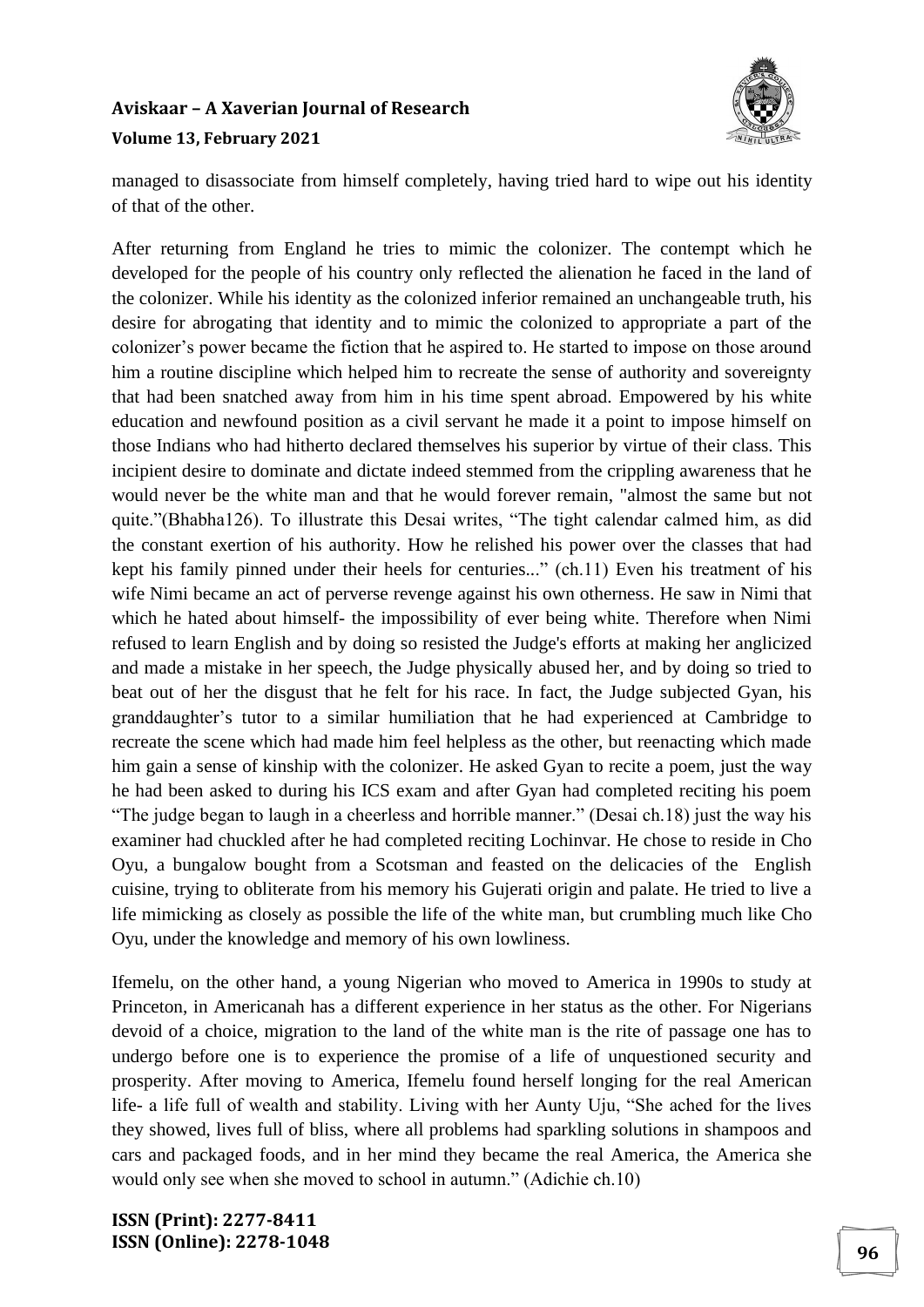

However unlike the Judge, her education made her aware of the status of black people as the other in America and it also gave her the gumption to voice her views on the complexities of racial segregation in America. Constantly vigilant of the attempts at mimicry by herself and other Nigerians like herself, she eventually reconciled herself to her identity as a Nigerian. Her observation of the people around her made her aware of how Nigerians were only too eager to let go of their otherness to merge seamlessly with the American way of life. Her Aunty Uju she observed, pronounced her name as "…you-joo instead of oo-joo" (Adichie ch.9) and that her friend Ginika had metamorphosed into the average American youth, letting go completely of her Nigerian traits. It surprised Ifemelu to see, "…her (Ginika's) American accented words sailing out of her mouth and (she) was struck by how like her American friends Ginika has become" (Adichie. ch.12) It seemed to her that all races had become one amorphous amalgamation of the universal American identity with each one trying to mimic whiteness to the best of their abilities. At a party Ifemelu noticed how the Japanese, Chinese, Indian and Nigerians were "well-choreographed" (Adichie ch.12) as they "…laughed at the same things and said "Gross!" at the same things;" (Adichie ch.12).

Immediately after reaching America it was required for her to assume the identity of one Ngozi Okonkwo for her to work and sustain herself having to jettison immediately an important part of her identity- her name. Later in her relationship with her white boyfriend Curt, Ifemelu surreptitiously struggled to discern who she truly was. Even though Curt never willingly made her conscious about her otherness Ifemelu wondered whether she wanted to be authentically African-American or that which the white American expected her to be. The only advice she was given before an interview for a job was to "Lose the braids and to straighten your (her) hair." (Adichie Ch.19). Ifemelu continued wearing her hair the way white people expected her, in order to be less of an aberration to the unaccustomed eye of the white man. Later however she would decide to wear her "thick, kinky, God-given halo of hair, the Afro." (Adichie ch.19) the way it was naturally supposed to be. She grew into her identity as the black woman and even tried to "…convince other black women about the benefits of wearing their hair natural" (Adichie ch.1).

This acceptance of the otherness of her physicality is in sharp contrast to the Judge's repeated efforts at decimating the physical attributes which made him the other. In fact, Ifemelu would also decide not to sound American anymore in order to distinguish herself as the other and to discontinue the mimicry which she deemed necessary for survival in the land of the white man. She had mastered her American accent but she realized that even though she had achieved what she had aspired for and had aced at mimicking the speech of the American, "…her triumph was full of air. Her fleeting victory had left in its wake a vast, echoing space, because she had taken on for too long, a pitch of voice and a way of being that was not hers. And so she …resolved to stop faking the American accent." (Adichie Ch.) She returned to Nigeria not because she was expected to, but because she wanted to, empowered by an epiphany about the worthiness of her own culture and country. Unlike the Judge, she did not return with an incapacitating self-loathing and scorn for her country and the people it housed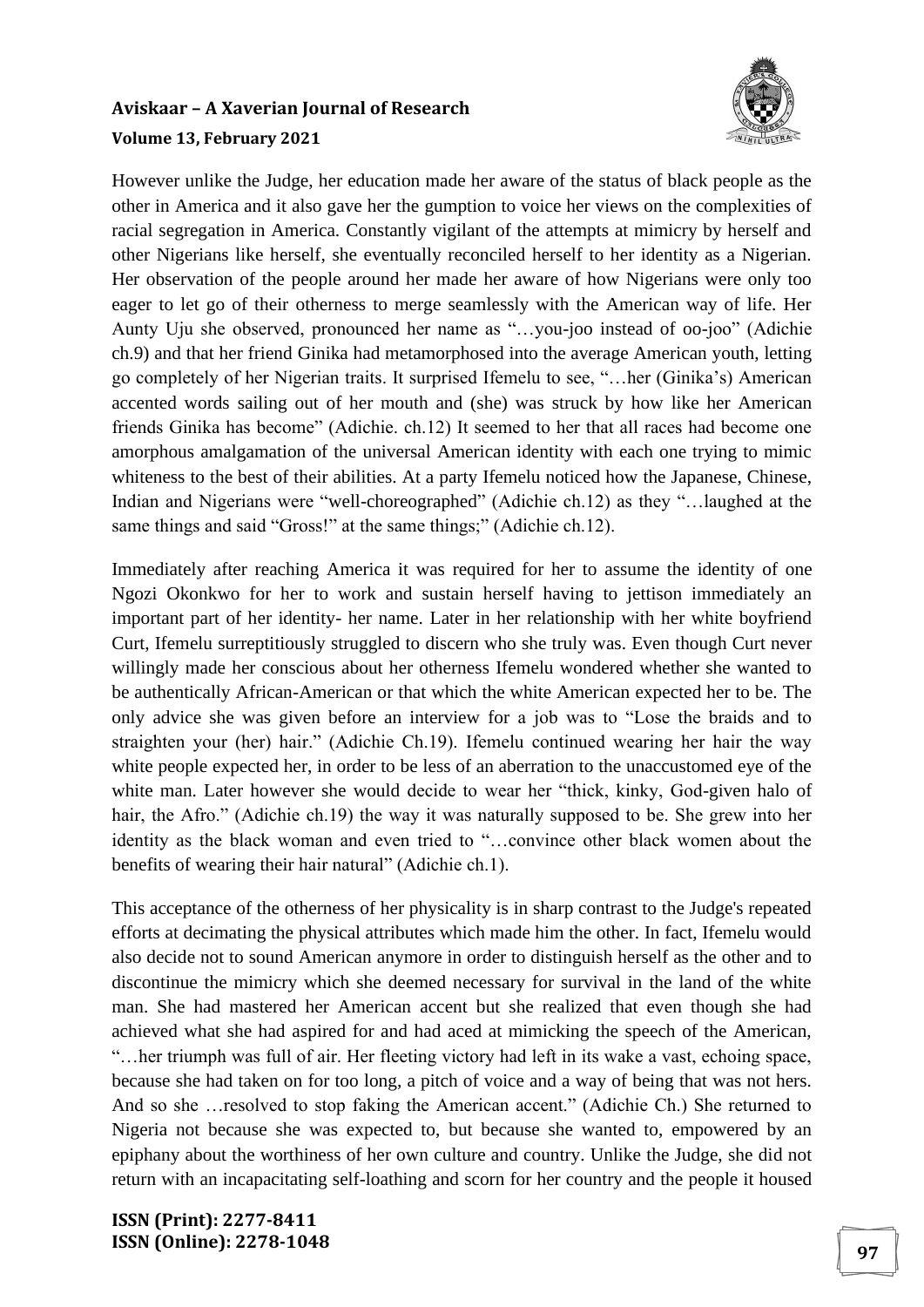

but with a willingness to find her identity stripped off the pretentiousness and expectations associated with being the other.

The conundrum and disillusion associated with immigrating to another country are also seen in the characters of Biju and Obinze who have identical experiences. Biju the son of the cook, Pannalal, in The Inheritance of Loss immigrates to America in search of a life that would save him from the stymieing indigence in India. However, his earliest realizations of his status as the other occured in India itself. The process of procuring a visa for him became as daunting a task as that of surviving in the United States. The Americans approving the visas assumed the position of the colonizer, refusing to let the colonized a glimpse of their superior existence. They exacted their will on the Indians, subjecting them to a fate-like arbitrariness. Desai writes, "Some officers seemed amiable than others, some scornful, some thorough, some were certain misfortune, turning everyone away." (Ch.30) Yet to Biju, humiliation was a small price to pay in exchange for chance to build one's life in the land of the white man, and "…it was a fact accepted by all that Indians were willing to undergo any kid of humiliation to get into the States. You could heap rubbish on their heads and yet they would be begging to come crawling in…" (Desai ch.30).

But once in the States, Biju became aware of the undesirability of his presence. Turned away from one employment prospect to the other, Biju hungered for the green card that would establish him as a citizen of America. He existed in the liminal state between that of being a legitimate citizen of one country and the unaccounted for, unrecognized burden of another country. The sheer necessity of survival forced him to give up bits of all that which made him an Indian. Stripped off his legality he made desperate attempts at asserting his identity in small, unremarkable ways. He began to hunt for places to work at which did not require him to cook beef as a reification of his identity as a Hindu. Yet America with its promise of a life of ceaseless bliss, failed to keep Biju tied to itself and Biju's return to India becomes an avowal of his preference for the life he left behind. His return to India however was not marked by the celebration of his success in America but by the robbing off of all that he had gained in America. He was pared of his American dollars and even his habiliments until he was simply spared his dignity. He came back to his father physically exposed deeply symbolic of the speciousness of his quest to America. His voyage to the land of the white man made him aware of his identity as the other. Rather than attempting a mimicry of the white man, he tried to cling to his identity of that of an Indian Hindu. He returned to his homeland having gained neither the mannerisms nor the capital that would have marked his proximity to the white man.

Obinze too immigrates to the UK in search of opportunities, but unlike Biju, he was educated and belonged from a middle-class family. Adichie describes how Obinze essentially suffered from "the oppressive lethargy of choicelessness" (ch.29) in Nigeria. People like Obinze were, "...raised well fed and watered but mired in dissatisfaction, conditioned from birth to look towards somewhere else, eternally convinced that real life happened in that somewhere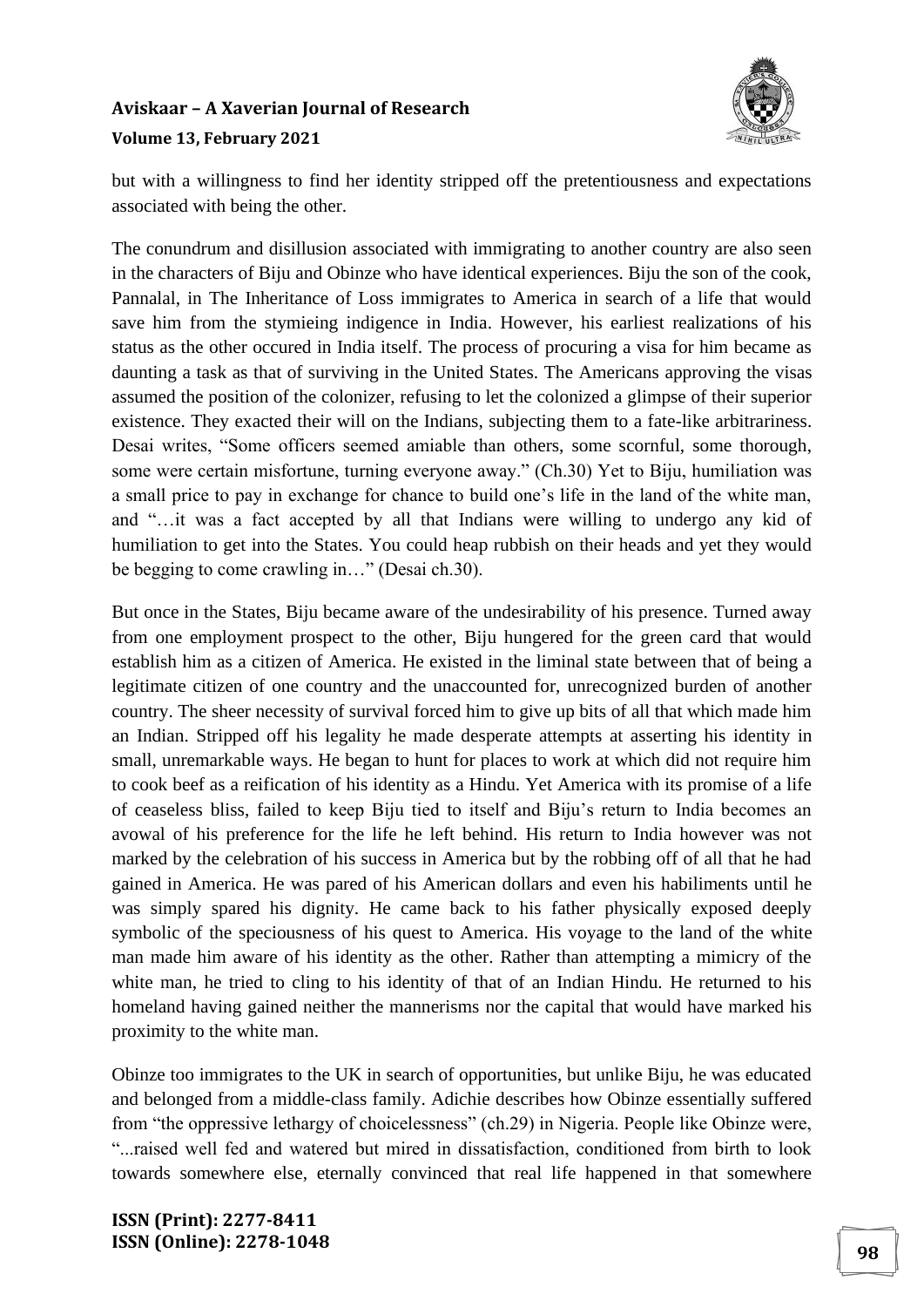

else…" (ch.29) and it was for this conviction of a better life somewhere else that he risked faking a marriage with a European woman for the papers which he needed to continue staying in the UK long after his visa had expired. The crisis of his identity started when he too like Ifemelu had to become Vincent to work in the UK. His disconcertedness with his identity like Biju's was two-fold; not only was he black, but he was also illegal and therefore he was the other that needed to be removed. Obinze accepted his deportment from the UK without protestations, as he felt "The last shard of his dignity was like a wrapper slipping off that he was desperate to retie." (Adichie ch.30). Obinze's experience in the UK as the other was one that he had expected and one which did not tempt him to attempt a mimicry of the white man. So acute was his awareness of himself as the other who was unwanted and so deep-seated was the resultant humiliation that he returned to Nigeria without any aspirations for building his life anywhere other than his own country. While Obinze eventually built his fortune in Nigeria, Biju probably returned to his life of persistent pecuniary troubles in Kalimpong.

Augustine Uka Nwanyanwu in his essay, Transculturalism, Otherness, Exile, and Identity in Chimamanda Ngozi Adichie's Americanah writes, "Migration, involving navigation across socio-spatial thresholds, is also a movement across historical spaces; one leaves the baggage of one (sic) history behind as best one can in order to enter another dimension of history." (391) and all of the characters initially try their best to jettison their socio-cultural identities to achieve an obsequious amalgamation with the white way of life. Jemubhai Patel, tries to mimic the white man to the best of his abilities but fails because of his realization of its impossibility. Ifemelu succeeds at mimicking the white man and in becoming that which appeals to the white sensibilities but gives up her apparent achievement in favour of her own culture and race. Obinze and Biju become aware of their own awareness but never attempt a mimicry, having understood the falsity of the white way of living. Therefore both in the works of Desai and Adichie the presentation of the immigrant issues of alienation, loss of identity, otherness and attempts at mimicry delineate the essential sameness of these experiences across the colonial and predominantly post-colonial world order.

#### **REFERENCES**

- 1. Adichie, Chimamanda Ngozi. Americanah. e-book, Alfred A. Knoff, 2013.
- 2. Desai, Kiran. The Inheritance of Loss. e-book, Penguin Books, 2006.
- 3. Ashcroft, Bill, et al. Post-Colonial Studies: The Key Concepts. Taylor and Francis e-library, 2007.